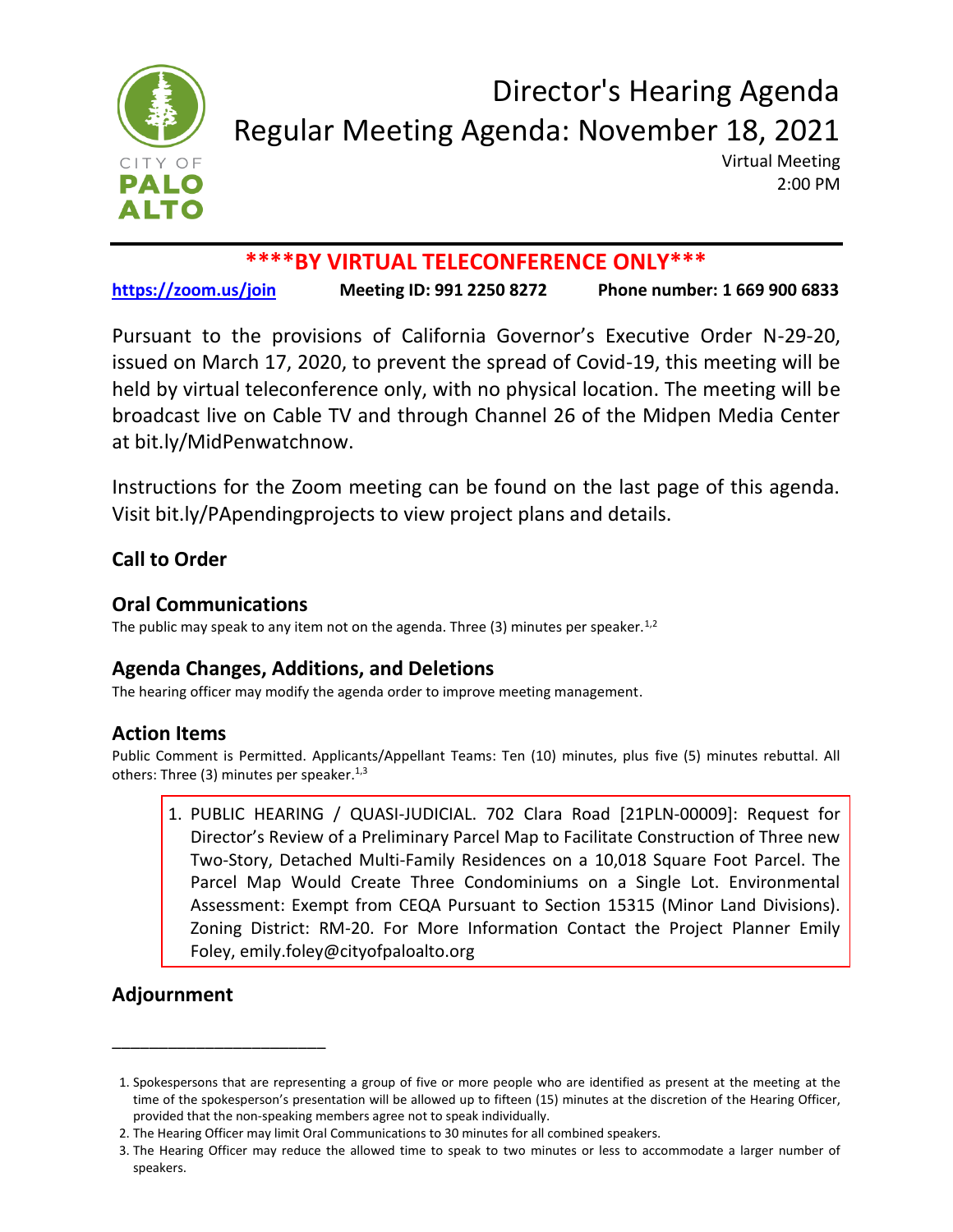# Director's Hearings

Director's hearings may be requested for certain applications that the director, or his/her designee, has issued a tentative decision, such as Individual Review applications. A director's hearing is required for Parcel Map applications.

A decision is not rendered at the public hearing. Rather, the director or designee will consider evidence for and against the application or its modification and prepare a written decision approving, approving with conditions, or denying the project application within fourteen days of the hearing.

Notice of the decision will be mailed to the project applicant, the owners and occupants of all adjacent properties, and any person requesting notice of the decision.

The director's decision shall become final fourteen days after the date notice is mailed unless an appeal is filed. The director may, for good cause, specify in writing a longer period for filing an appeal at the time he or she issues the proposed decision.

The applicant or the owner or occupier of an adjacent property may file an appeal of the director's decision by filing a written request with the City Clerk before the date the director's decision becomes final. The written request shall be accompanied by a fee, as set forth in the municipal fee schedule.

## Americans with Disability Act (ADA)

It is the policy of the City of Palo Alto to offer its public programs, services and meetings in a manner that is readily accessible to all. Persons with disabilities who require materials in an appropriate alternative format or who require auxiliary aids to access City meetings, programs, or services may contact the City's ADA Coordinator at (650) 329-2550 (voice) or by emailing [ada@cityofpaloalto.org.](ada@cityofpaloalto.org) Requests for assistance or accommodations must be submitted at least 24 hours in advance of the meeting, program, or service.

\_\_\_\_\_\_\_\_\_\_\_\_\_\_\_\_\_\_\_\_\_\_\_

<sup>1.</sup> Spokespersons that are representing a group of five or more people who are identified as present at the meeting at the time of the spokesperson's presentation will be allowed up to fifteen (15) minutes at the discretion of the Hearing Officer, provided that the non-speaking members agree not to speak individually.

<sup>2.</sup> The Hearing Officer may limit Oral Communications to 30 minutes for all combined speakers.

<sup>3.</sup> The Hearing Officer may reduce the allowed time to speak to two minutes or less to accommodate a larger number of speakers.